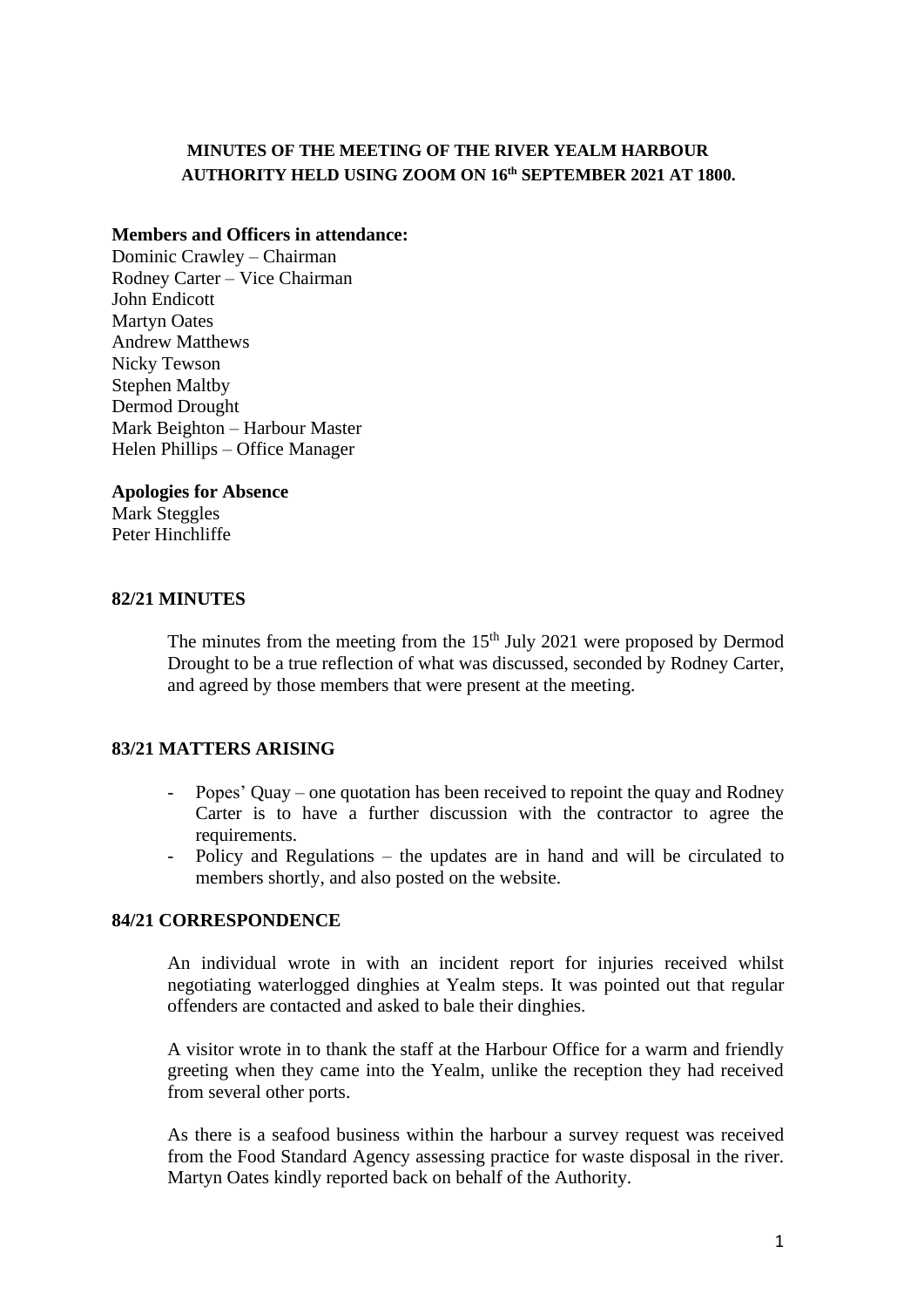### **85/21 FINANCIAL REPORTS**

The OM ran through the figures for the month. Income from visiting yachts, as well as kayaks and paddleboards continues to be the most significant source. The largest variable expenditure was for Repair and Maintenance which included costs for swimming buoys, main pontoon maintenance and moving and removing redundant blocks from the river. The cash flow remains in a healthy position and should be more than enough to cover depreciation and provisioning. The reserving policy will be reviewed as part of the annual budget process.

Concerns were voiced that our increased turnover could impact on our accounting regime and our membership of the VAT flat rate scheme. It was agreed that the chairman should approach our accountants to clarify. *Action: Dominic Crawley to approach Peter Franklin.*

A review of the current banking arrangements was considered. It was felt that it is important that all accounts are accessible online so that a monthly reconciliation with the cashflow can be carried out. It was agreed that John Endicott should be added as a signatory on all the bank accounts. The OM is to review accounts and report back at the next meeting.

### **86/21 APPRAISALS**

A sub-committee comprising of Nicky Tewson and John Endicott was set up to carry out appraisals for the HM and OM. This will enable a decision to be made on salary levels prior to the budget calculations.

#### **87/21 HARBOUR MASTER'S REPORT**

- The season for charging kayaks and paddleboards ends at the end of September.
- The deputy HM has accumulated sufficient overtime to be paid for an extra month in addition to his original contract.
- PMSC : the audit is to be carried out on December  $2<sup>nd</sup>$ .
- There were 6 manoeuvering incidents to report over the period and no aggressive behaviour incidents.
- Visitor boat nights have now exceeded our previous record year of 2009 with still a month and a half to go before the end of the season.

### **88/21 AREAS FOR REVIEW THIS AUTUMN/ WINTER (SEPARATE PAPER CIRCULATED BY CHAIRMAN)**

- Paddleboards and Kayaks : The question of paddleboards and kayak charging was revisited, and it was proposed by Dermod Drought that we continue to make a charge in 2022. This was seconded by Stephen Maltby and unanimously agreed. The exact charges will be discussed in the budget meeting.
- Deputy Harbour Master post: the new position of deputy HM for the summer season was discussed with a view to repeating it next year. It was agreed that if Jeremy Spring is available to offer it to him.